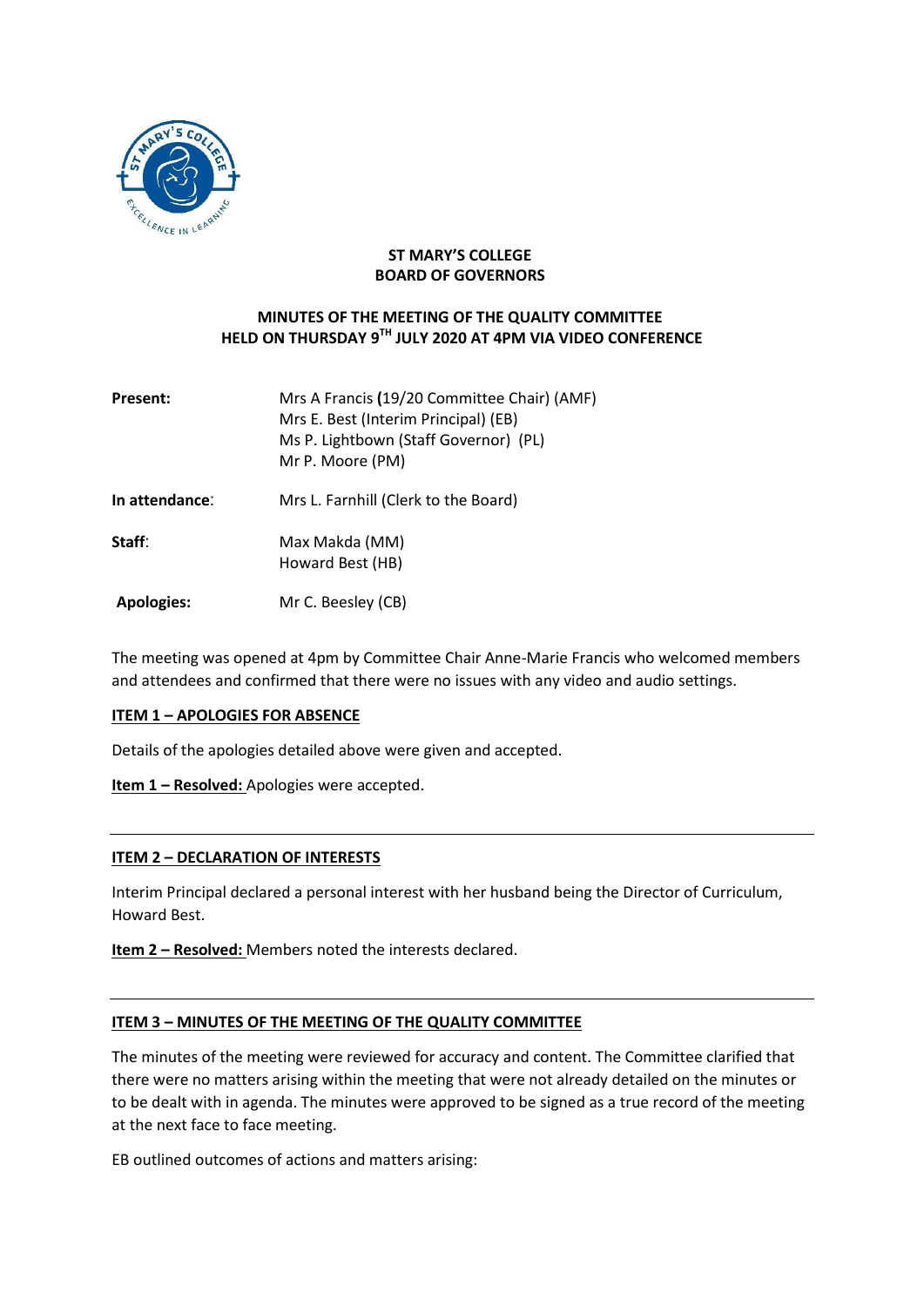**Policies –** EB advised that her PA will manage the review of policies and the cycle of business, having already started working on the drafts; however progress halted due to CV19 and College closure. This work was now resuming and policies would begin to be presented for review and approval.

**Safeguarding –** The clerk confirmed that Foundation Governor Mike Wright had been appointed as the safeguarding link and had been in contact with KS.

**Equality and Diversity Action Plan -** KS stated that this has been reviewed and is in progress; this will be maintained as an **action** and will be reviewed at the next meeting of the Committee.

**Attendance Data**– MM confirmed that data was included against the target actions in the new report to be discussed today.

**Progress reports –** MM confirmed that starts and cohort data was included to highlight issues of low numbers.

**Careers policy** – EB confirmed that due to the pandemic, following the review by AMF this was presented to MC for approval as Chairs action during the College Closure whilst meetings were postponed, this had been the only thing holding back the GATSBY award which has now been given.

**UCAS applications** - MM confirmed that DS was no longer looking at them alone, with a team to support her with this arranged and managed by KS as Director of students. MM provided details of the UCAS progress made which included all personal statements completed; indicating that by September there would be a robust and efficient system, all being completed online.

**HE –** PL confirmed that national average information on progression data will be included in the report which is deferred to September due to the deferral of results.

**HE retention -** PL confirmed that the retention data affects Liverpool Hope and not SMC

**Item 3 – Approved:** The minutes were approved by the Committee to be signed by the Committee Chair at the next face to face meeting.

# **ITEM 4 - STUDENT NUMBERS, RETENTION AND PERFORMANCE (INCLUDING CENTRE ASSESSED AND CALCULATED GRADES (PREDICTED OUTCOMES))**

**Attendance -** MM gave an overview of the data within the report which provided data up to college closure on March 20<sup>th</sup>, highlighting the positivity in meeting the 16-18 target, with explanations for areas below target, including the art faculty which had low student numbers. MM highlighted that for 19 plus students the target of 93% had not been met, achieving attendance rates of 91%, again impacted by low student numbers with a cohort of 9. MM highlighted that attendance for Indian and Pakistani students was positive and above the target set without notable differences in the data for this academic year.

**Retention –** MM stated that retention data was broadly positive, which college wide was 88%, 0.5% above the national average for the previous year. MM highlighted the concerns relating to the cohort of level 2 learners on GCSE and vocational courses. MM informed the Committee that close analysis of the data showed that not all learners had not left College, at level 2, 17 were included in the retention data, 15 left 2 had not. For level 3, there were 55 learners included in the retention data, whereas only 22 left, with others having transferred course or restarted year 12, which was also reflected in the analysis of the diploma students. MM added that analysis of students that had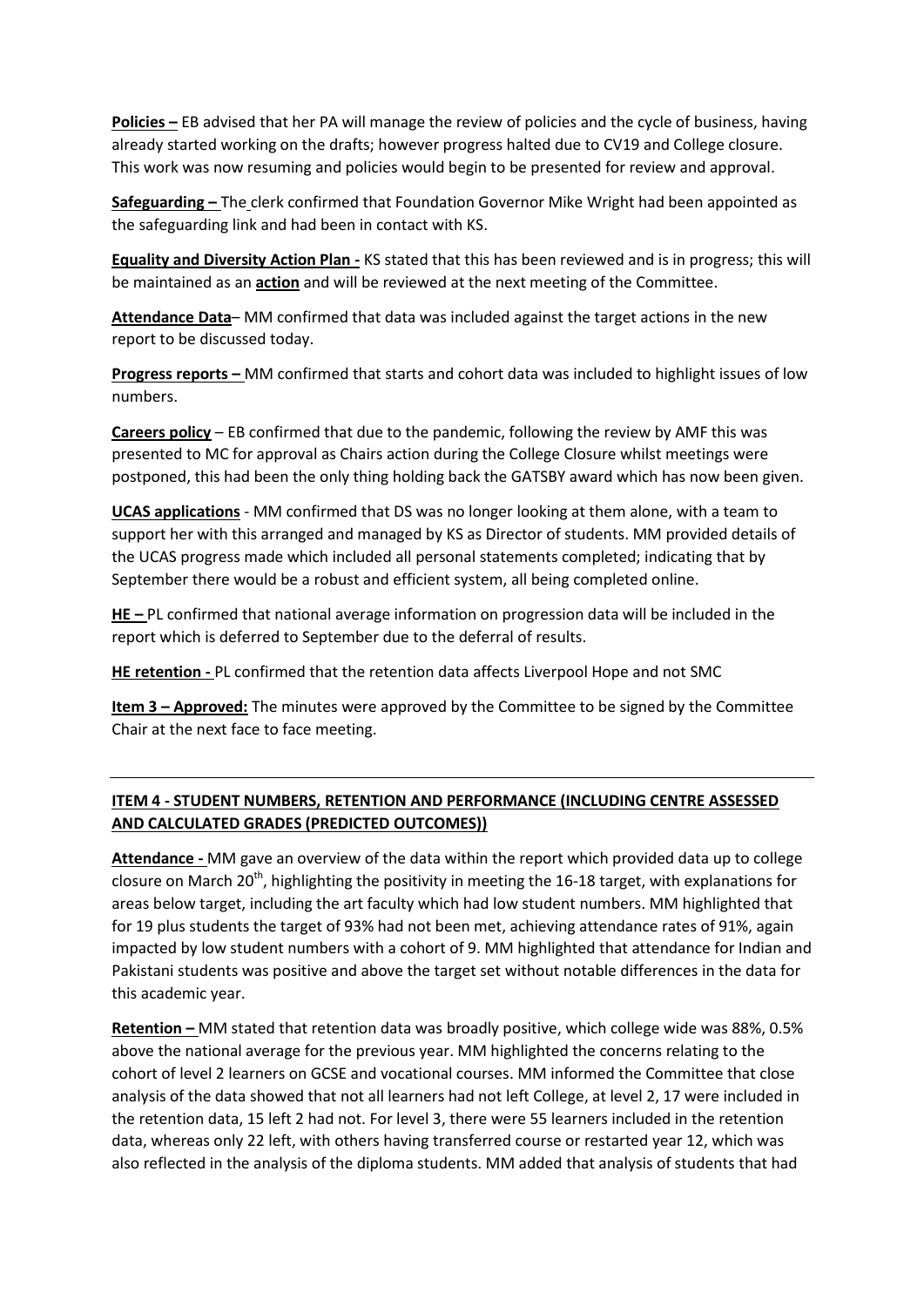left detailed some excluded due to behaviour or attendance, noting that this year had seen a difficult cohort with multiple issues not seen in previous years.

MM worked thorough the ethnic breakdown from the report, noting that there had been minimal changes since the report in February and invited questions or comments from the Committee, with none received.

**In year performance** – MM advised the Committee that following internal exams the full follow up process could not be carried out in line with the intended process due to the College closure, providing detail of the alternative online follow up with health check 2 conducted by Howard and his team through online methods with support for staff and students in using the online platforms. MM confirmed that the subjects in blue were reflected in the CAG's noting the positive vocational alps scores, with no subjects scoring less than 6, having built on the principles and processes introduced the precious year

**Estimated Grades – A Levels** – MM stated that the results detailed were the provisional CAG's, which had followed a robust process, with the guidance broken down and followed meticulously. MM provided the Committee with a detailed summary of the process followed, including collating staff data including justifications for grades presented, which including analysis of pre-existing marks, homework, classwork and bookwork. The data had been uploaded onto a central spread sheet which was taken through quality assurance, with deep analysis of the data, mapped against 3 year trends to ensure there was confidence that the subjects were moving in right direction with positive and accurate reflections of the achievement expected having taken each and every grade through a standard process. MM highlighted that most subjects were now in black or red, however maths remained a concern, although has shown some improvement.

**Estimated Grades - Vocational subjects** HB advised the Committee that vocational subjects followed a similar process, however BTEC subjects did not have external exams. HB outlined the process which included collating unit grades for completed units, followed by a process for estimating the grades for incomplete units which was used to calculate a final grade, These grades were also taken through a rigorous process of justification, cross checking and alignment which resulted in grades being moved both up and down. HB advised the Committee that the college had confidence that the results were accurate; however moderation and modification information from the exam board was not yet available despite completing the process in mid-June.

MM concluded by making the Committee aware that the results reflected a 100% pass rate as students were looked at positively and realistically, ensuring that every student has the opportunity to progress forward, based on the assumption that all students would attempt to pass, so suggests a 100% pass rate. MM invited questions, with a **governor asking** where students would have achieved a U grade, were these grades not calculated or assessed, or were they withdrawn ahead of internal CAG's being calculated, with MM confirming that the College did not remove any students at the point of calculating the CAG's, stating that there were no students that were expected to achieve a U grade, looking positively at the CAGs with the knowledge that every student had the opportunity to pass and was effectively supported. MM added that the support processes in place meant staff had the confidence that students would pass, stating that in the previous year there had been some U grades but following this, processes were tightened with the introduction of the quality improvement measures outlined to the committee, Ofsted and ESFA, all of which had been complimentary of the systems introduced, giving confidence that they would improve grades. MM concluded by confirming any issues with the exam board bringing grades down, would be strongly contended by the College, to protect the CAGs awarded.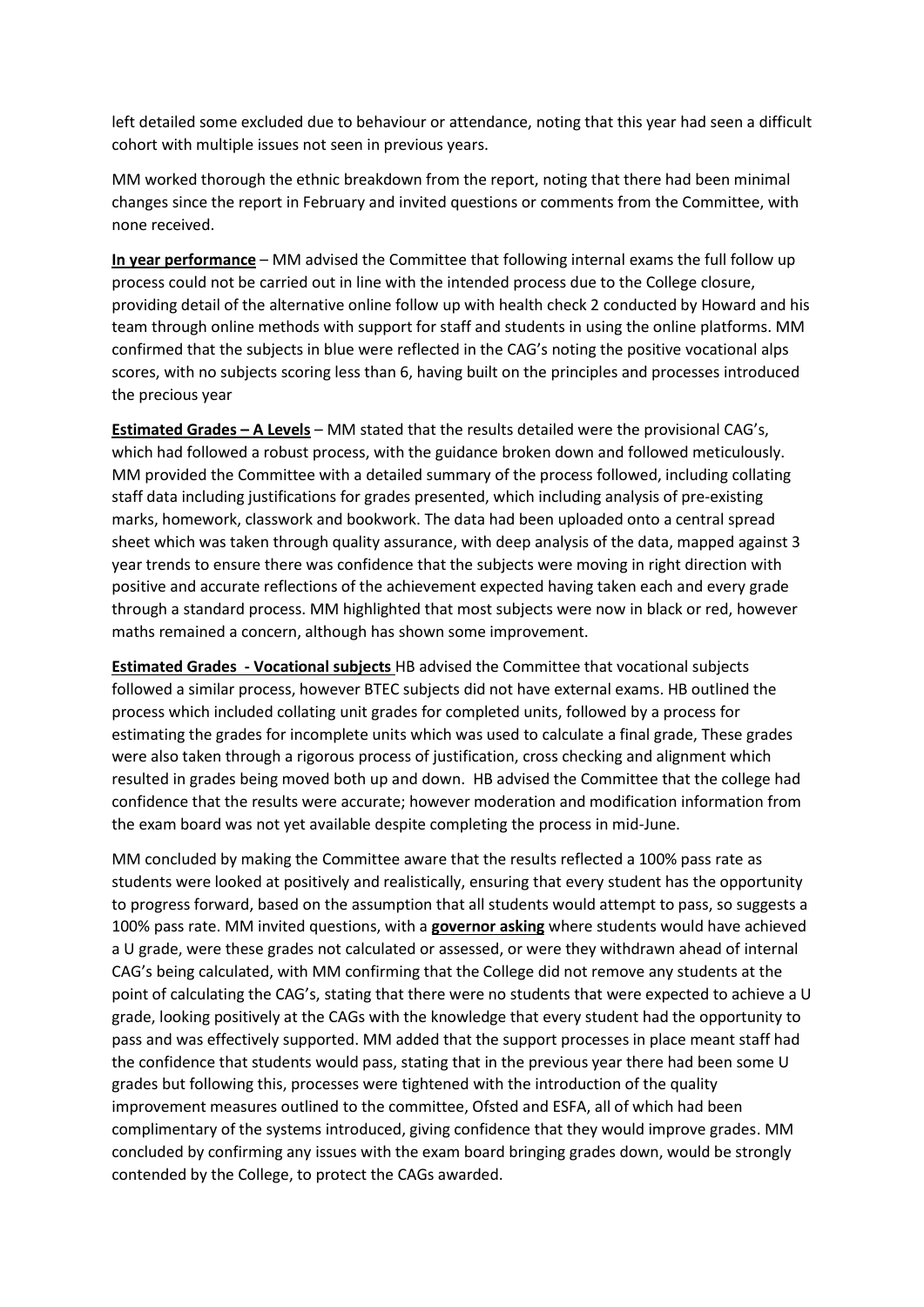**A governor commented that** as governors they were not in a position to challenge CAGs, but knowing that there was the opportunity to withdraw students in March, they wanted to clarify if this had been done, with MM assuring the Committee that staff did not feel the need to do this as they believed in their support processes and any students that had left had done so ahead of March.

EB added that over the course of the two years that the cohort had been enrolled, processes had been more robust, assessing that they were on the right programme of study at end of year 1, with many moved to a different programme of study, with interventions in place for those considered to be falling behind, therefore there was assurance that the learners were on right course and were all expected to pass. EB reiterated that for the CAGs, they had been through every single student, looking at the range of input, with open dialogue with teaching staff, who in turn provided answers and rationale which was recorded in the spread sheet. EB concluded that she felt assured by their process but remained aware of the statistical model.

MM added that a comparison to the previous year would provide unfair results, and remained hopeful that a three year view would be taken, providing a more positive reflection, advising that processes were already in place if there were any issues with the results, with staff training for staff working on results day, finishing by informing the Committee that he had already begun working on the next stage of the process, looking at the SAR based on the results, having been on a webinar to support the SAR process.

Members thanked staff for their work and **commented that** the level of information provided indicated a process that was thorough and fair, with EB adding thanks to Chair, AMF who had supported the entire process through a series of virtual meetings, resulting in staff feeling supported by the Board. AMF added that it had been an affirming time, seeing how well the staff understood their learners. **A governor asked if** the results were mapped against university offers, with MM informing the Committee that this information had been prepared, with those at risk of failing to secure an offer highlighted for support.

**Item 4- Resolved:** The Committee noted the detail of the report with thanks to staff for their efforts.

### **ITEM 5 – QIP PROGRESS**

MM indicated that the QIP progress was impacted by the inability to complete the actions planned for the spring and summers term due to the closure of the College, however, assured the Committee that many processes were still followed through with CPD surveys and training through zoom and loom every Friday.

MM provided details of how student progress would be monitored, with the year 12 internal exams unable to be taken due to the College closure rescheduled for the end of September, adding that this would provide time for staff to assess the work completed from March to the end of summer to ascertain knowledge gaps. MM confirmed that the suggested time table structure was a positive step towards safely reintroducing face to face support, as the curriculum support had halted with the college closure, however, adding that all vulnerable and at risk learners were fully supported with some maintaining some face to face contact with the support team alongside continued subject teacher support through email.

MM provided detail of the quality support and oversight provided during the closure, which involved a weekly quality report collated from information fed in from subject teachers including details of how active staff had been, details of work set providing a full record of delivery throughout the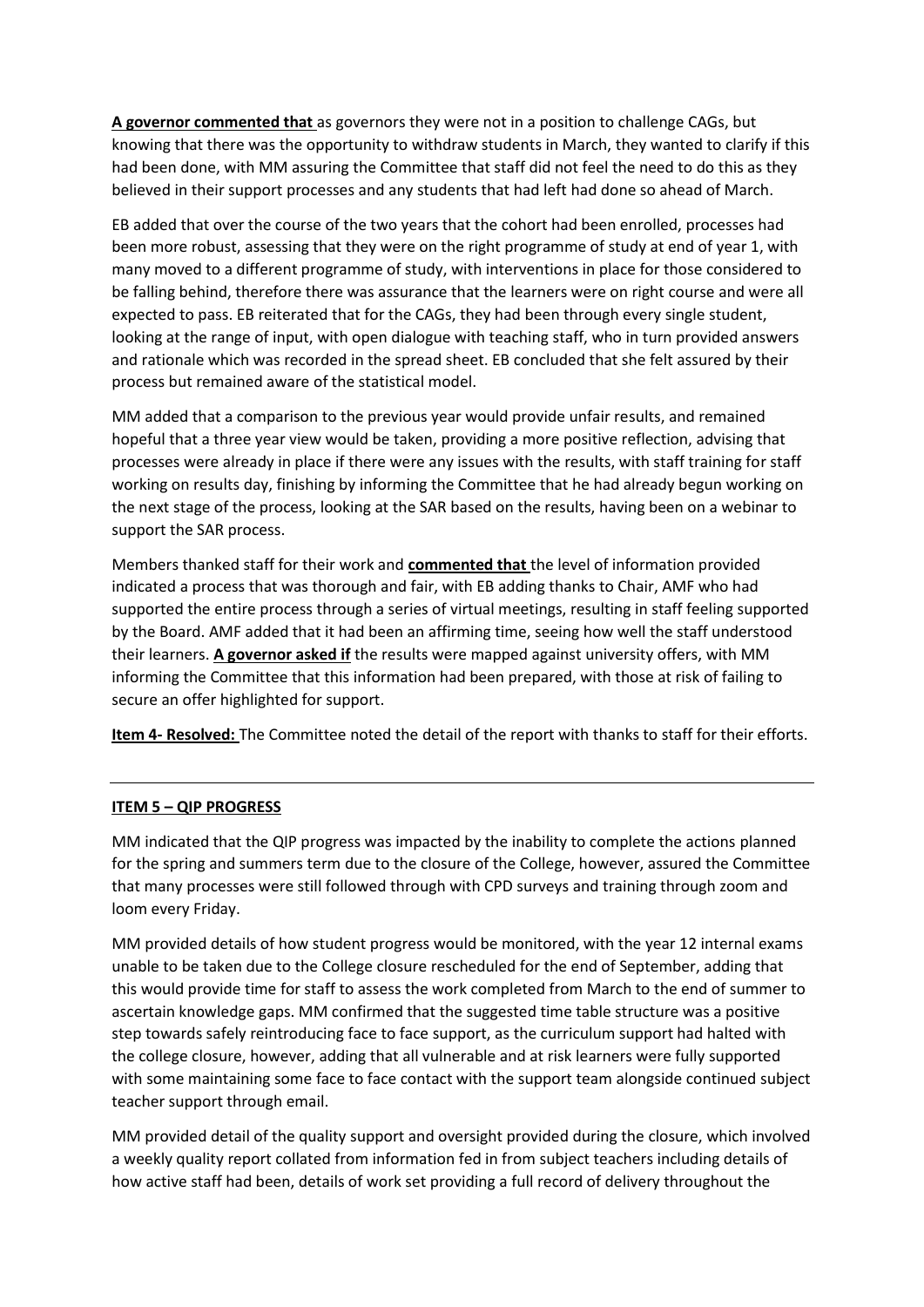closure, evident of how hard staff had worked in the difficult circumstances and showed a range of activities and delivery styles.

MM provided an overview of deep dives progress, with 29 out of 34 completed ahead of the closure with the 5 not completed being HoF or members of the SLT where there were no concerns as their professional standards meant that their practice was expected to be good.MM stated that the process had been positive and provided insight for areas for improvement, including making marking and assessment more consistent with all now recorded in the same format. MM stated that whilst the process had been thorough, there was a short turnaround, making it difficult to get the detail and be fair to the staff, therefore more time has been planned in for this in the schedule for 20/21.

MM advised the Committee that the program of inset continued but with training taking place weekly online by LW, sent as an email in addition to staff using their time to attend webinars, as well as data conferencing with HOF's looking at alps and cedar with CNMC which looked at how to stretch and use that information and improve practice with the knowledge being embedded into next year's calendar.

MM advised of the activities that could not be completed, including a benchmarking system from York University and maths inset, both to be rebooked for the next academic year. Also deferred was the staff voice survey, which would be unduly influenced by the circumstances of the pandemic, commenting that with the focus of the new EIF in this area, staff wellbeing and workload needs to be addressed.

MM stated that retention data across all three terms was more positive, tracked monthly until lockdown, and to be resumed, with issues at all levels being addressed.

MM concluded the QIP progress review by taking pride in informing the Committee that under intent 9, destinations data and improvements in progression, the College had achieved all 8 Gatsby benchmarks.

**A governor commented** that they were pleased with the level of data populated; expressing thanks to MM and his team, stating that whilst the committee was in a position to ask challenging questions, MM had given the right information to allow the Committee to support and challenge, resulting in feeling no need to ask additional questions

**Item 5 – Resolved:** The governors noted the details of the progress against the QIP

#### **ITEM 6 - REOPENING OF THE COLLEGE**

HB advised the Committee that the curriculum delivery plan had been updated following the distribution of the papers.

HB detailed the proactive processes used to ensure the time tables reflected all possible scenarios to reduce the time needed to adapt to changing situations if there is the need to increase or reduce face to face contact or provide enhanced social distancing measures. The guidance released on July 2<sup>nd</sup> suggested full classes and year group bubbles are now acceptable therefore the PowerPoint was updated to reflect this. Time tables incorporated feedback and concerns from staff from the previous years' time table model, although would be unlikely that the initial intended model could be implemented due to the need to look at a blended learning approach to minimise risks to staff and students. HB confirmed that staff were issued both the standard timetable and one reflecting the social distancing model, with staff welcoming the approach and the timely information.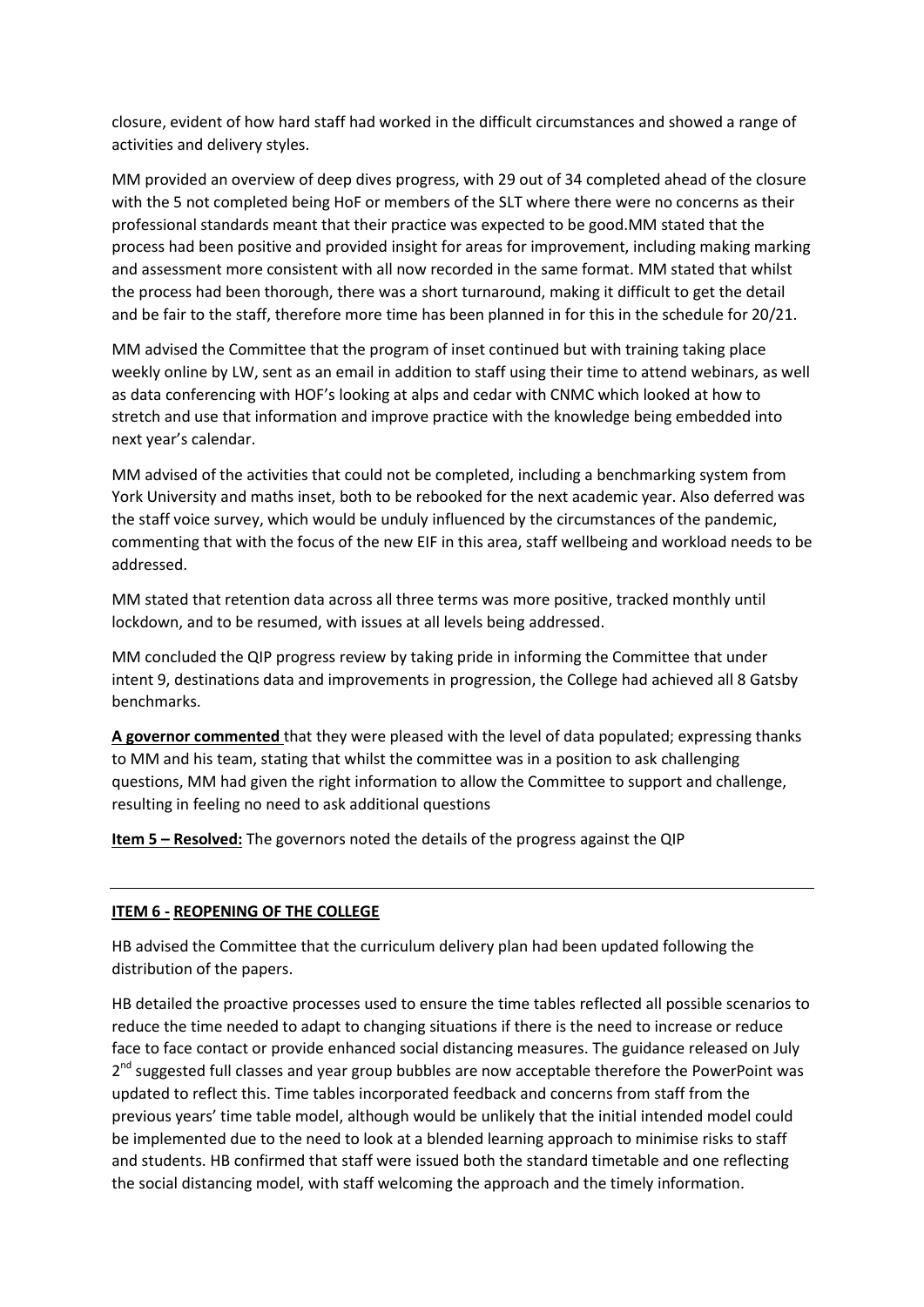HB described each of the timetable models and advised the Committee of the benefits and drawbacks of each, advising that the preference for both meeting full guided learning hours with minimum risks was the 5 day whole group model, a blended programme with 3 hours of face to face learning, followed by one and a half hours of online learning in the afternoon. This blended method was to be supported by training and inset by the in house champion AK to prepare staff for online delivery. HB invited questions with a member asking how the timetable would be communicated to students. EB advised that staff already have their time tables and once the model is confirmed and the risk assessment relating to it signed off by the local authority, information would be cascaded to students. EB informed the committee that the letters and packs to go to current and new students were prepared, with current students kept informed throughout, aware that the risk assessment was due to be signed off in the next week and that this would enable them to have a confirmed timetable.

EB reassured the Committee that many hours had been taken to read through the guidance, ensuring all aspects were covered, concluding that the chosen model allows consistent bubbles, limits learners and staff contact with consistent groups, with year groups separated through utilising different entrances and exits, alternate break locations and toilets with staggered breaks. EB provided details of the other models considered and drawbacks, informing the Committee of communications with other local providers and their proposed approaches, highlighting how the SMC model gives additional face to face contact compared to other Colleges, ensuring full guided learning hours are met without increased mixing.

**A member asked** if the model could shift to full online delivery in the event of another lockdown, with EB confirming that if the local authority suggest the need to increase social distancing, the model can switch into the XY model, which will increase consistency in bubbles, and if there was a full lockdown, a 5 day online model can be introduced however, the intention is for the 5 day model to be introduced with staff onsite 9am until 4pm, to deliver face to face and online lessons to ensure that support is available **with a governor suggesting** that this was reassuring.

HB advised the Committee that following the updated guidance, consideration had been given for reintroducing full days in College, however, there remained a number of challenges that were difficult to overcome as outlined in slide 10, in particular the availability of transport resulting in students needing to be onsite until 4pm. This resulted in unsupervised time periods as well as catering issues, overcome by schools suggesting packed lunches, which would be less popular for College age students. HB advised that there had been no guidance for Colleges on managing free time and concluded that the benefits of full days did not outweigh the risks; therefore the decision was made to continue to air on the side of caution. **In response to a governor question**, HB advised that the unions had been engaged in discussions, however, a full union response had not yet been made available due to it being a developing situation, with their opinion being that the new guidance did not synchronise with society as a whole, with the suggestion that the virus could be airborne, increasing the risk and supporting the decision to remain cautious.

**A member asked if** the timetable model was for Committee approval, stating that the understanding was that it was for insight and understanding, **commenting that** based on the information available they were in support of the proposed model, with EB thanking the Committee for their support and confirming that it was for insight and support and not approval, **with further governor comments**  that the College's size was beneficial in being able to be more agile in changing at pace.

Gratitude was expressed to HB from EB who advised that there had been 3 versions of every single staff time table, all received well in advance to ensure staff were kept fully updated and could plan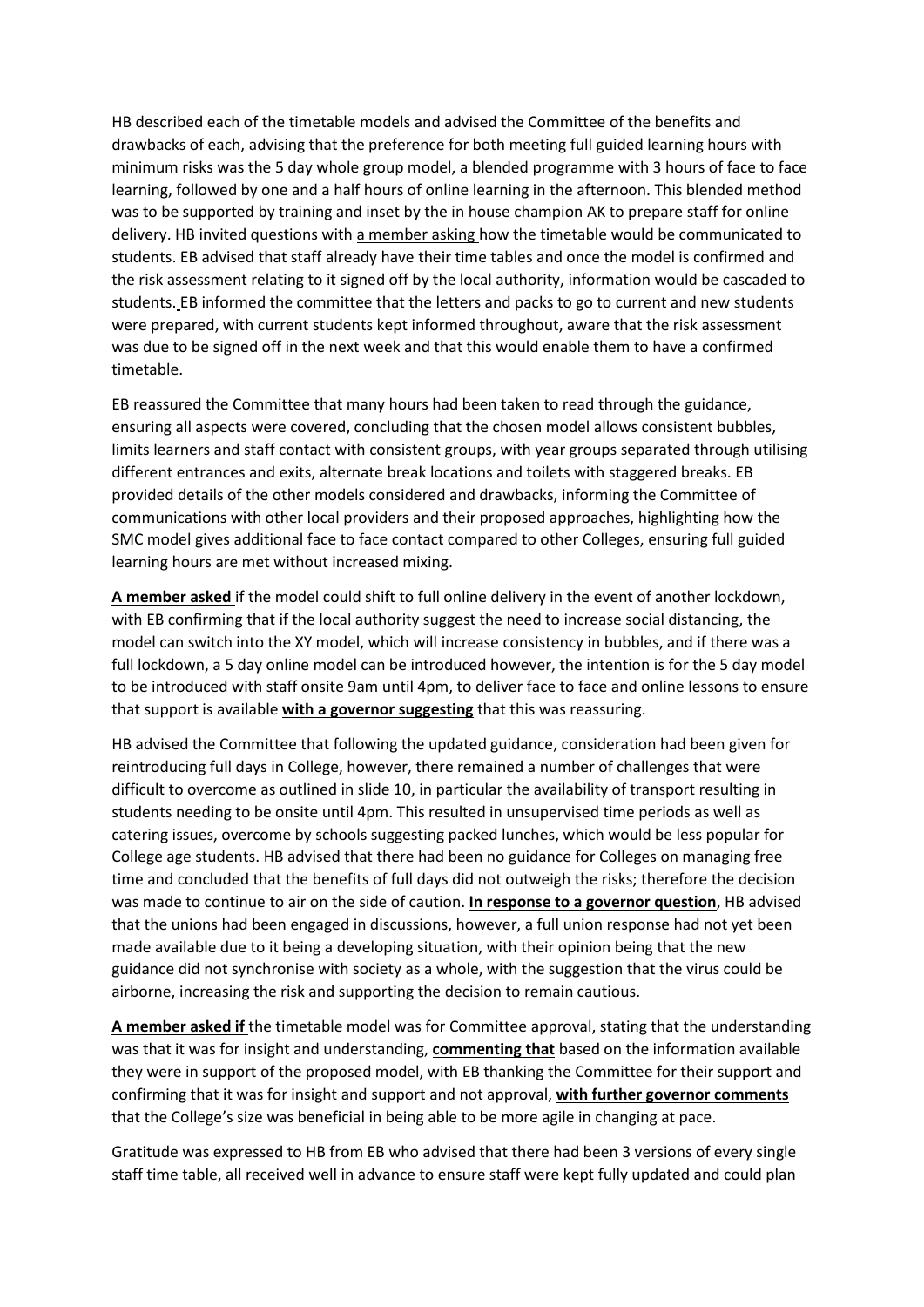and prepare for the new term, with **a request for thanks to** be passed on to staff on behalf of the Board.

**A governor asked if** there were plans to redo the staff survey for the reopening of college, with EB explaining that following the June reopening, the HR manager had picked up on the previous results and had a one to one conversation with every member of staff relating to how they are feeling about returning to college.

**Item 6.1 – Resolved:** Governors noted the information provided and supported the College's decision to utilise the 5 day blended time table model.

#### **ITEM 6.2 - STUDENT EXPERIENCE**

HB highlighted the information in the presentation relating to student progress and support as well as the new processes that had been introduced, inviting EB to expand on the detail relating to transition and enrolment. EB advised that along with marketing manager EP, they had worked closely with BwD schools through weekly transition and strategic group meetings, resulting in 1131 hits on the 'Out of the Blocks' information page. EB provided detail of the virtual platform which included a welcome from the Principal, tours, staff and subject information, extending to hosting a virtual new student day on  $1<sup>st</sup>$  July which had been successful, with a strike rate higher than with face to face events. **A governor commented** that this was a positive move in an increasingly digital world, and with the students making a conscious choice to participate, was a strong indicator of their interest in coming to SMC. EB added marketing campaigns continued, which included 'your place is secure', which included telephoning every applicant to assure them that their place remained secure, as well as the 'stay safe stay local' campaign, highlighting the reasons to stay local and the benefits of the small college, all which will be followed up with online enrolment to help reach the student number target.

EB detailed the new year 12 online process enrolment, which had been designed in house, as a secure and bespoke system, enabling pod teams to work together to progress students through enrolment with a saving of £12,000.

HB confirmed that following the online enrolment, the next step in the new student experience would be the induction, which would follow the timetable method, with students in College in the morning, receiving essential information, heavily focused on health and safety and prioritising how to access the online learning materials, followed by a carousel of meet the teacher classes online in the afternoon, with year 12's coming in on 1<sup>st</sup> September, followed by the year 13's on the 2<sup>nd</sup>, with lessons commencing for both year groups on the 3<sup>rd</sup>.

HB stated that the planning had been meticulous and hoped that the new style of delivery, with extended time for each subject meant teachers needed to be creative to add variety to their lessons to maintain interest and momentum, fully supported by the inset program. HB clarified that the online delivery would be live lessons and not distance learning, conducted through Microsoft Teams and supported by Pearltrees as a storage bank of additional resources for consistency, with DILA's set on a regular basis. This continued the strong emphasis on independent learning, which had begun to be embedded through the QIP processes already introduced. HB concluded by providing details of the subject support programme in place to help students struggling with topics, with 90 minutes per week inbuilt to teachers time tabled contact time, which was flexible and enhanced the teaching and learning.